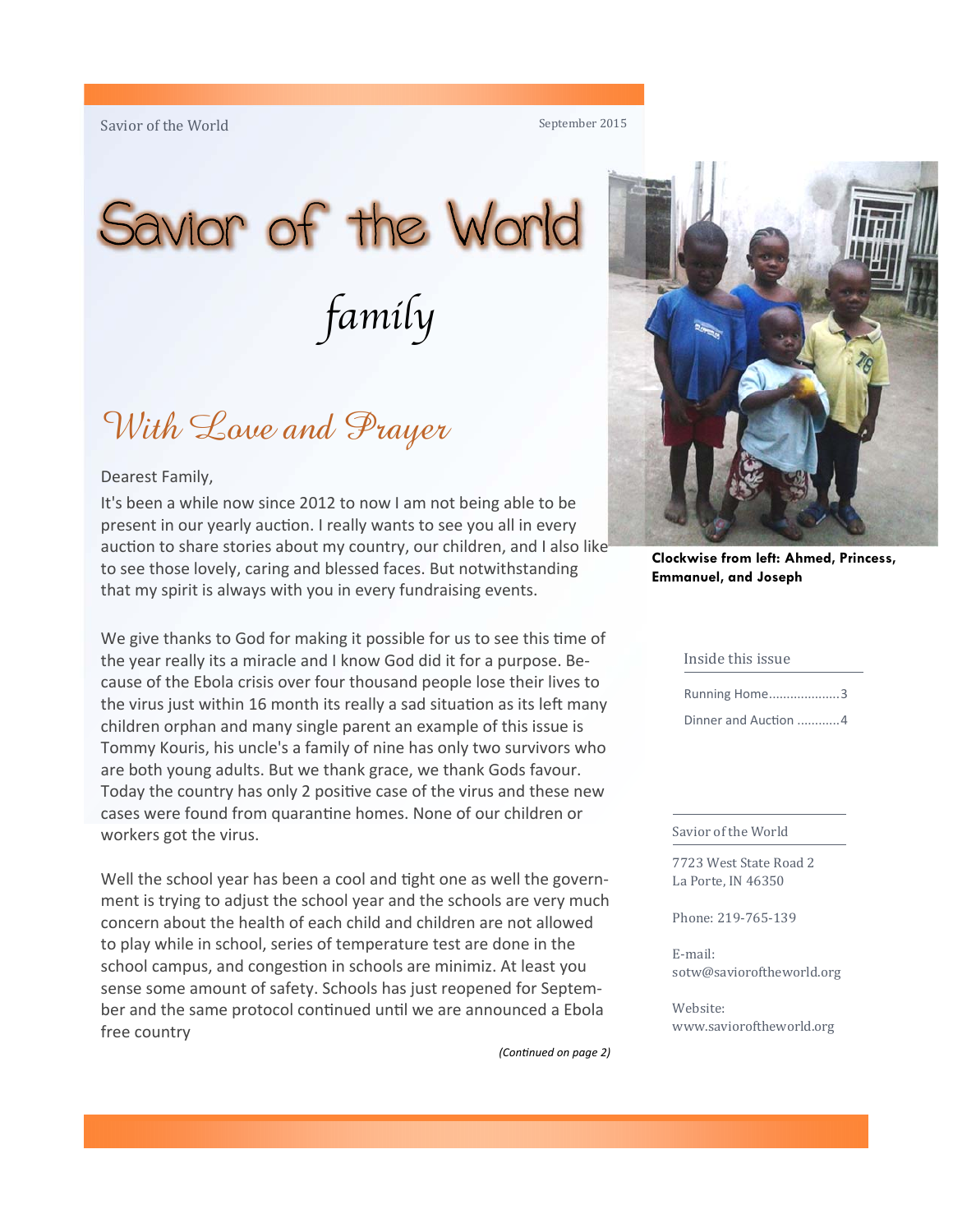# With Love and Prayer

*(ConƟnued from page 1)* 

I know that with all this Ebola death issue that has jumped over us prayers have been a key factor because God will not abandoned his own. We want to thank you all for your prayers and we too did not take it lightly as during the crisis our prayer life increases because we come to realise that its our only hope. Our prayers were not only for ourselves but for you all, our neighbors, friend, families and even our Sierra Leone brothers and Sisters who were infected. The crisis learn us that with God all is possible through prayers though that has always been our view as prayer stand as the key to every thing we do

Joseph is our youngest since we lost his brother he has always been the joy in our home he always puts laughter on people's face he is only 2 plus as he will turn 3 on 16th February next year. One day he went to Yandy saying Sister Yandy yesterday I bought a bike and I ride my bike up to Jesus and he told me to come tell you to give me this sweet you are holding in your hands. He is such a talkative the other day He told Steven Komba please

*...and I ride my bike up to Jesus and he told me to come tell you to give me this sweet you are holding in your hands.*





don't mess up with me I am a big boy. The other day he go to the kitchen and told the cook please make hast I want to eat. the cook decided to dish his own food first as she wanted to put sauce on the rice he shouted I don't want sauce she insisted to put the sauce he shouted again if u put that sauce I will not eat that rice I have told you. Its amazing as small as he is he really know what he wants. And what he don't want. He is plain.

Well so far this year has been a great year despite all the huddles and huddled makes up life, its makes you wiser and its makes you stronger as well. Next year I know it will be a great year too. I have two major plans for next year firstly inorder to settle the hug amount of fees we are planning on building a pigery we will start the project in December and by early next year the home will own a pigery ( raising pigs) so the in 2017 academic year we will be albe to handle 100% of school fees.

I want to thank you all for reading and supporting us for the past 11 years may God continue to bless you in all you do. I pray today that Mary the Mother of God will continue to hold us in her heart. May God bless us all with Love and prayers

Louisa and Children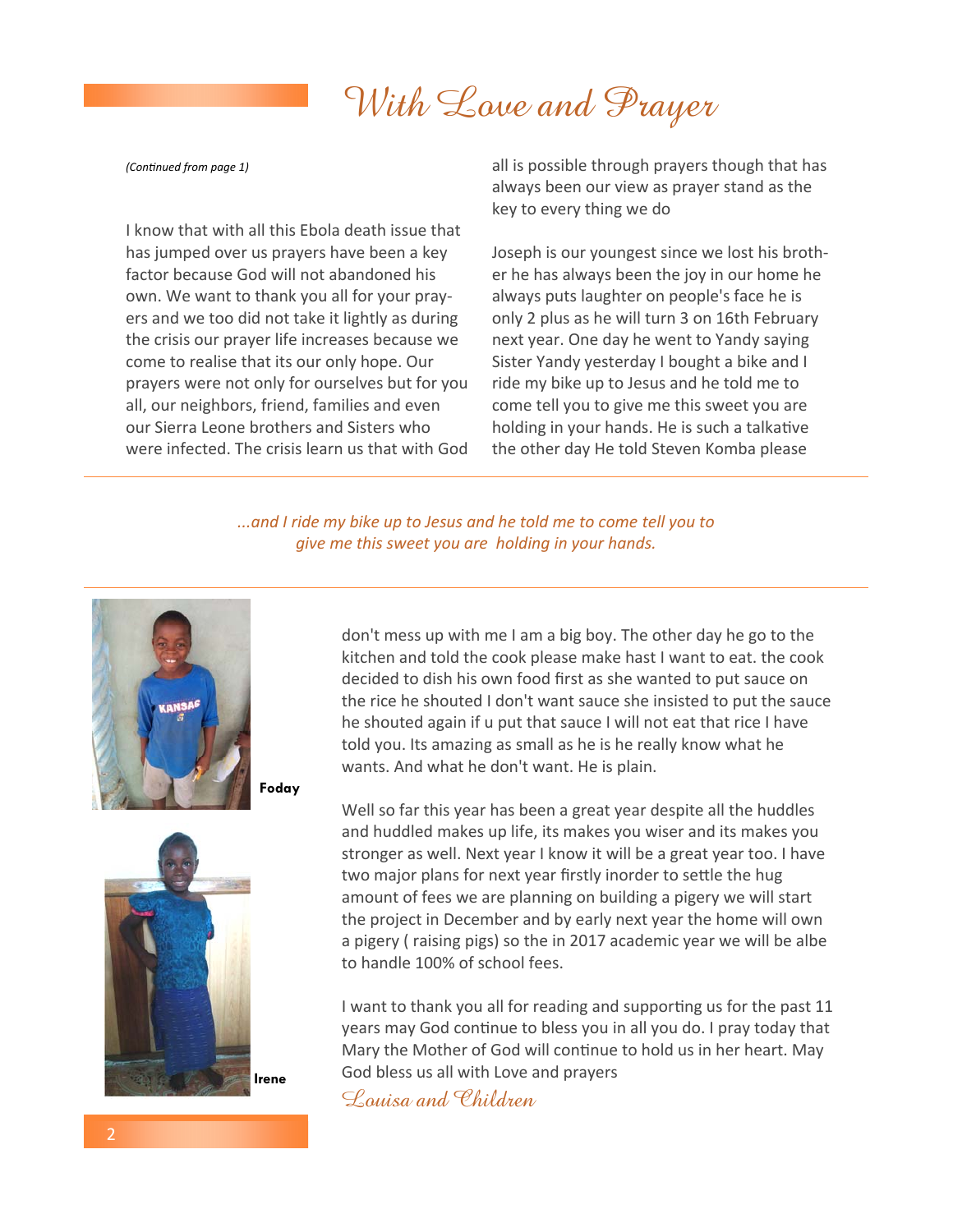## **Running Home**

To all my dear brothers and sisters in the Savior of the World Family,

I wish to take this occasion to pass on to you what Tanzanian university students have discovered in their hours of service and companionship to abused children and their families. These students aspire to be psychologists and have been companions – true brothers and sisters – for children who have lived unhappily for the greater part of their young lives. One graduating student, Tailay Mkuna, has made some astute observations that give all of us food for thought. (You would pronounce "Tailay" as a combination of the words "tie" and "lie".)

Tailay asked the children to speak honestly and openly with her about abuse they had suffered. Because the children knew Tailay as a close friend and because they trust her, they did not hesitate to say some eyeopening things.

Tailay explained to me one conviction that took root in her heart during her conversations with the children, a conviction she later described in detail in a small book she put together for Jordan University College, Morogoro, Tanzania.

If a man and a woman begin their love relationship with each other by experiencing intimate relations without any real intention of having a child, children who are later born from that same relationship may consciously or unconsciously feel unwanted. The contraceptive culture breeds children who fail to believe that they are wanted.

Tailay expressed a second conviction in her small manuscript: if a man and a woman truly love each other, they will only begin to unite with each other physically by means of intimate relations when they are ready to ask of each other: Are you capable of being a good father for my children? Are you capable of being a good mother for my children? Tailay offers herself as an example of a woman who refuses to engage in intimate relations with a man outside of a marriage union that hesitates to place the child at the center of love's yearnings.

The abused children who look upon Tailay as an older sister gave her the impression that they often feel unwanted by the way they talked about their frequent wish to run away from home. Everyone she talked to had run away at least once; eighty percent had run away at least twice.

Louisa Aminata S. Hughes, mother of Savior of the World, sent Tailay several emails to provide her with precious information about children at Savior of the World who have suffered abuse in the past. What caught Tailay's attention was that none of Louisa's children who spoke about their feelings and experiences have ever entertained the thought of running away from Louisa and Savior of the World. These children were saying the opposite of what her Tanzanian children were telling her. They emphasized that they do not run away from someone who loves them.

Is that not the power and energy hidden within the love of a mother? Is that not the thoughtfulness and the attentiveness at work within the love of a father? Home is not meant to be a place to run away from; home is not a place for living the after-shock of a fragile parental love that began to spread roots in a love that wished to avoid the possibility of conception, pregnancy and child-bearing.

Thankfully all of us, no matter how fragile or distorted our patterns of loving, have in front of us a Savior, Jesus Christ, who gazes upon us with compassion and the eternal desire to forgive our wanderings into the dark alleys of self-centeredness. Jesus can restore our eyes, our minds, our hearts and our souls so that we can look into the face of God with a new purity and see in that divine face the beauty of each and every child.

*Father Umuhozanimana*